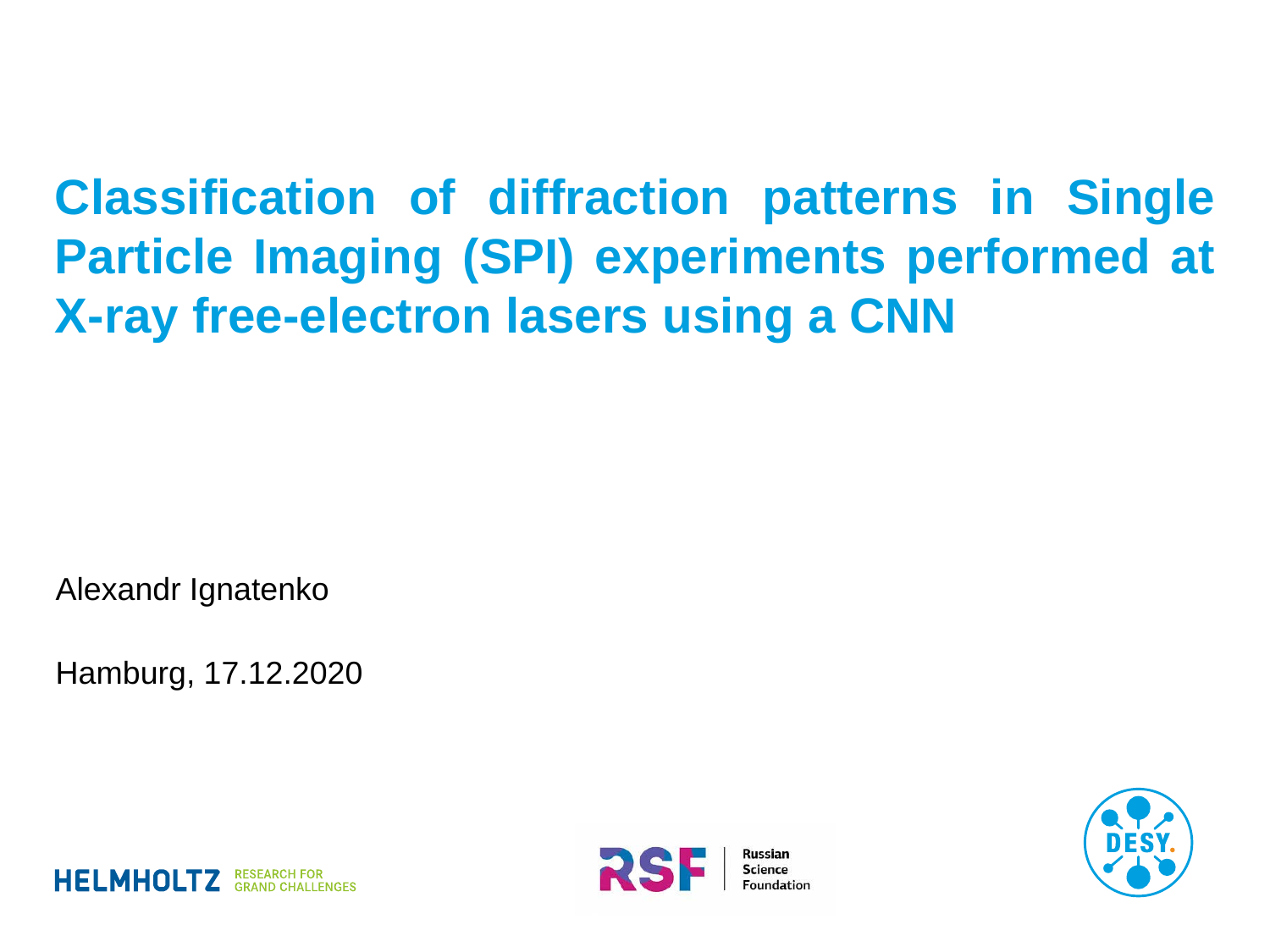## **SPI experiment**



Data processing pipeline:

Pre-processing  $\rightarrow$  Classification  $\rightarrow$  Orientation determination & background subtraction  $\rightarrow$ Phase retrieval and structure reconstruction

Classification: hit finding, size filtering, single-hit classification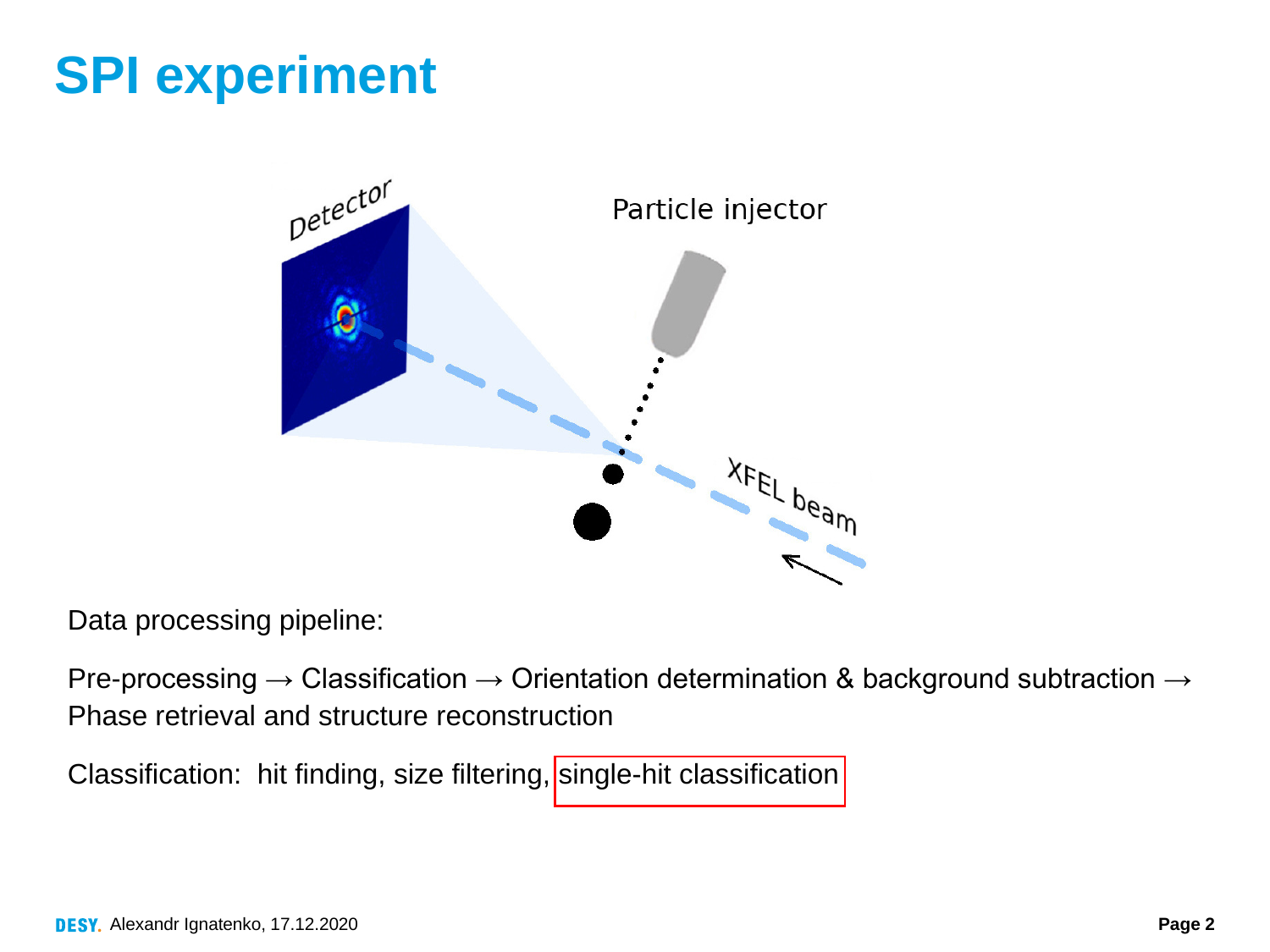#### **YOLOv2**



S. Seong et al., Determination of Vehicle Trajectory through Optimization of Vehicle Bounding Boxes using a Convolutional Neural Network. *Sensors* **2019**, *19*, 4263

Darknet-19 feature extractor trained on ImageNet

+ 1 convolutional layer: 20 convolutional layers

Loss function with classification and localization terms

Stochastic gradient descent (SGD) used for minimization Batch size: 64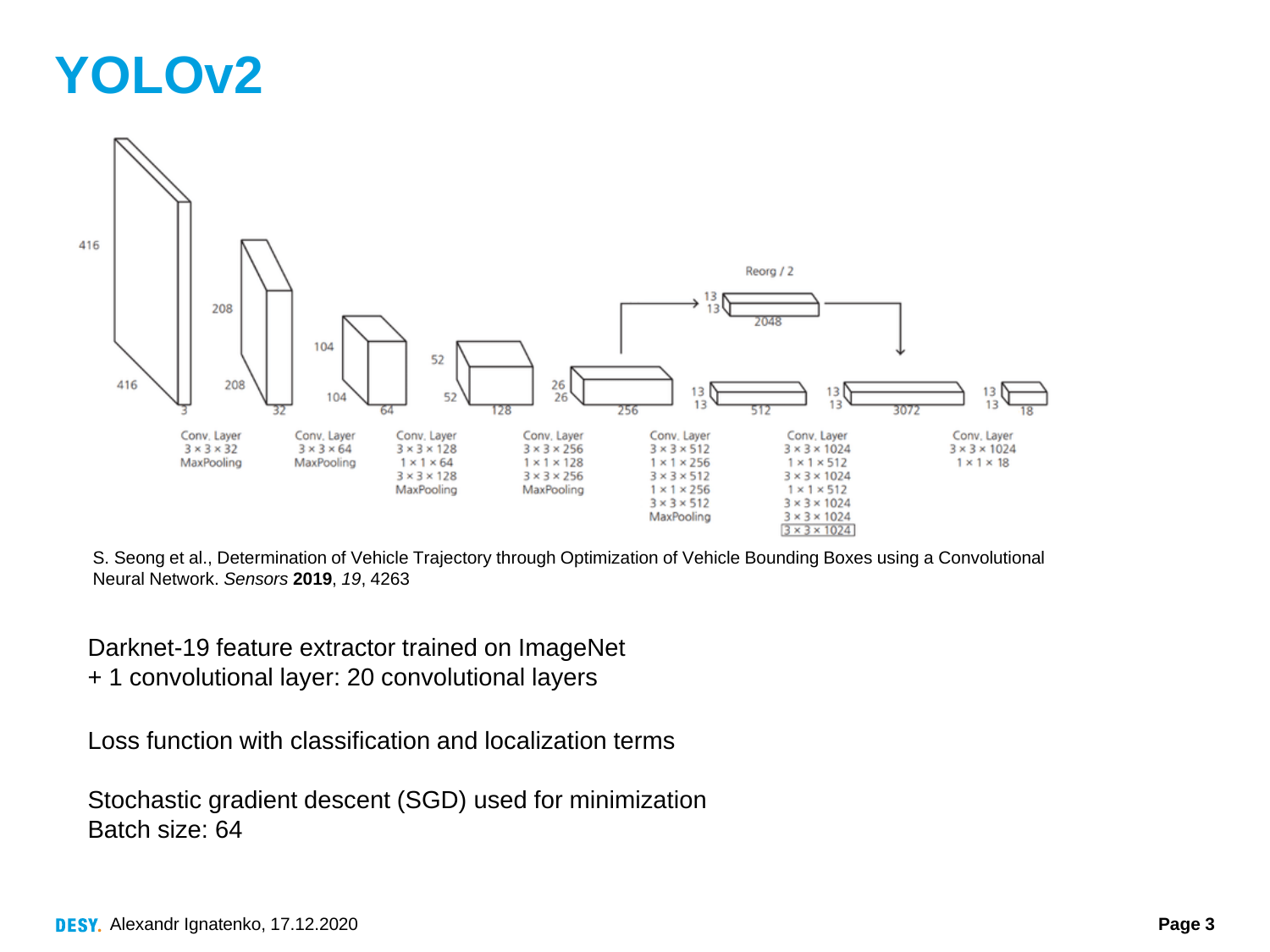#### **YOLOv3**

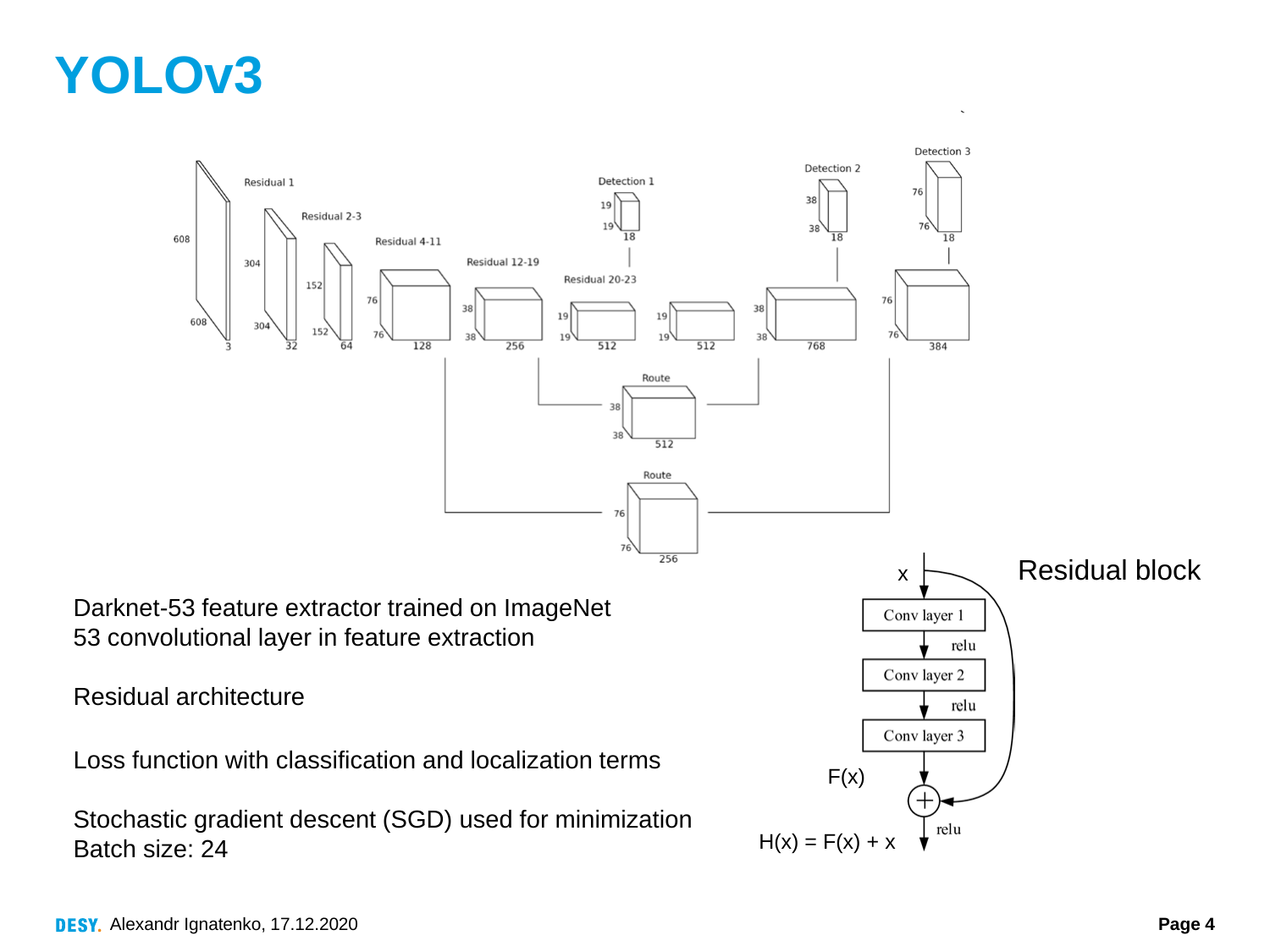#### **Metrics**

$$
accuracy = \frac{TP + TN}{TP + TN + FP + FN}
$$
  
Recall =  $\frac{TP}{TP + FN}$   
Precision =  $\frac{TP}{TP + FP}$   
FN - False negatives  
FN - False negatives

$$
F_{\beta} = (1 + \beta^2) \cdot \frac{\text{precision} \cdot \text{recall}}{(\beta^2 \cdot \text{precision}) + \text{recall}}
$$

$$
F_1 = 2 \cdot \frac{\text{precision} \cdot \text{recall}}{\text{precision} + \text{recall}}
$$

$$
IoU = \frac{Intersection}{Union} = \frac{Intersection}{S_1 + S_2 - Intersection}
$$

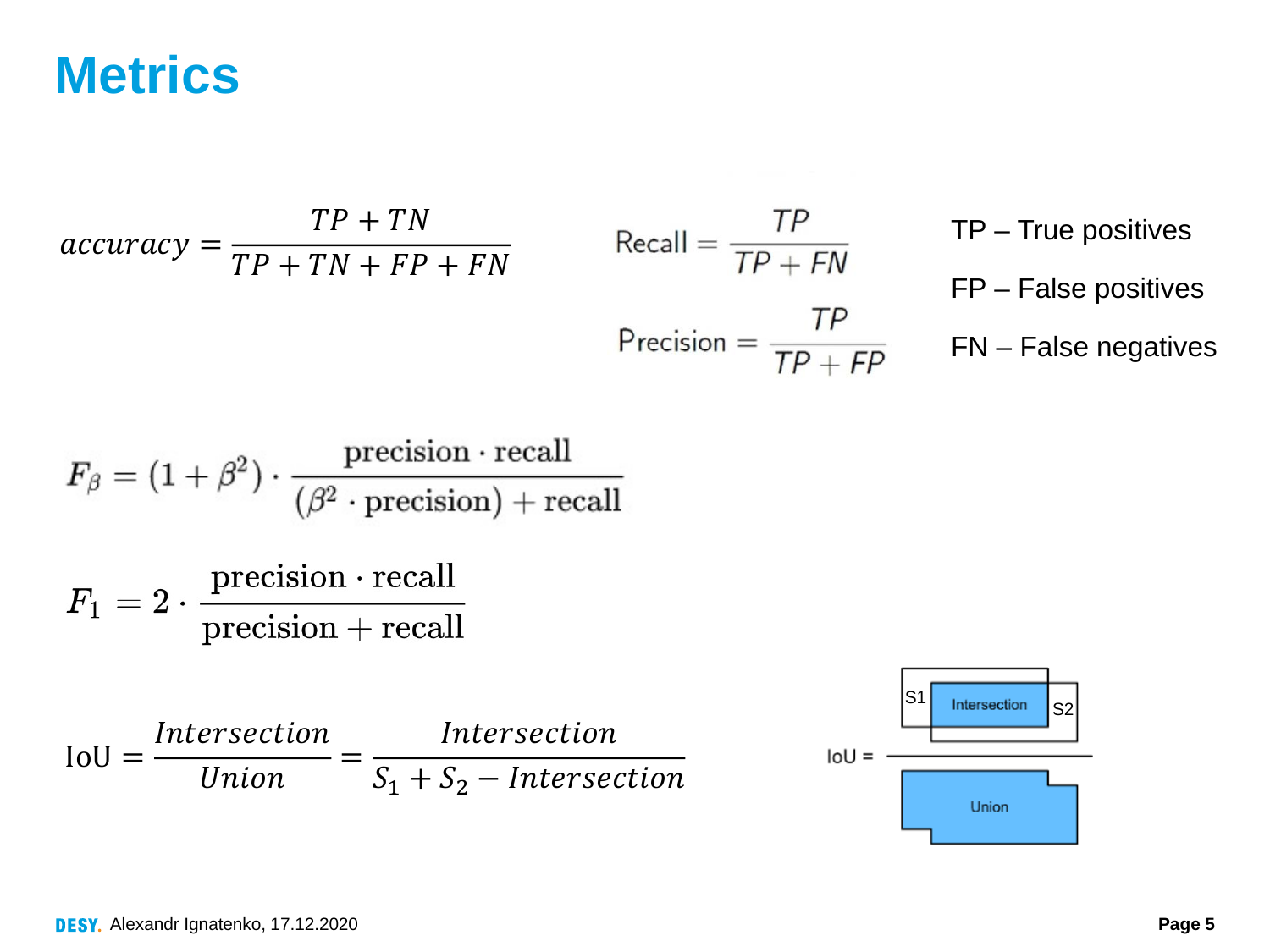# **Data representation (SPI @ LCLS 2018)**

Color (3 RGB layers, "jet" color scheme) Grayscale (3 identical layers)



ROI  $I(q) \sim q^{-3} \div q^{-4}$ 123×240 detector px

DESY. Alexandr Ignatenko, 17.12.2020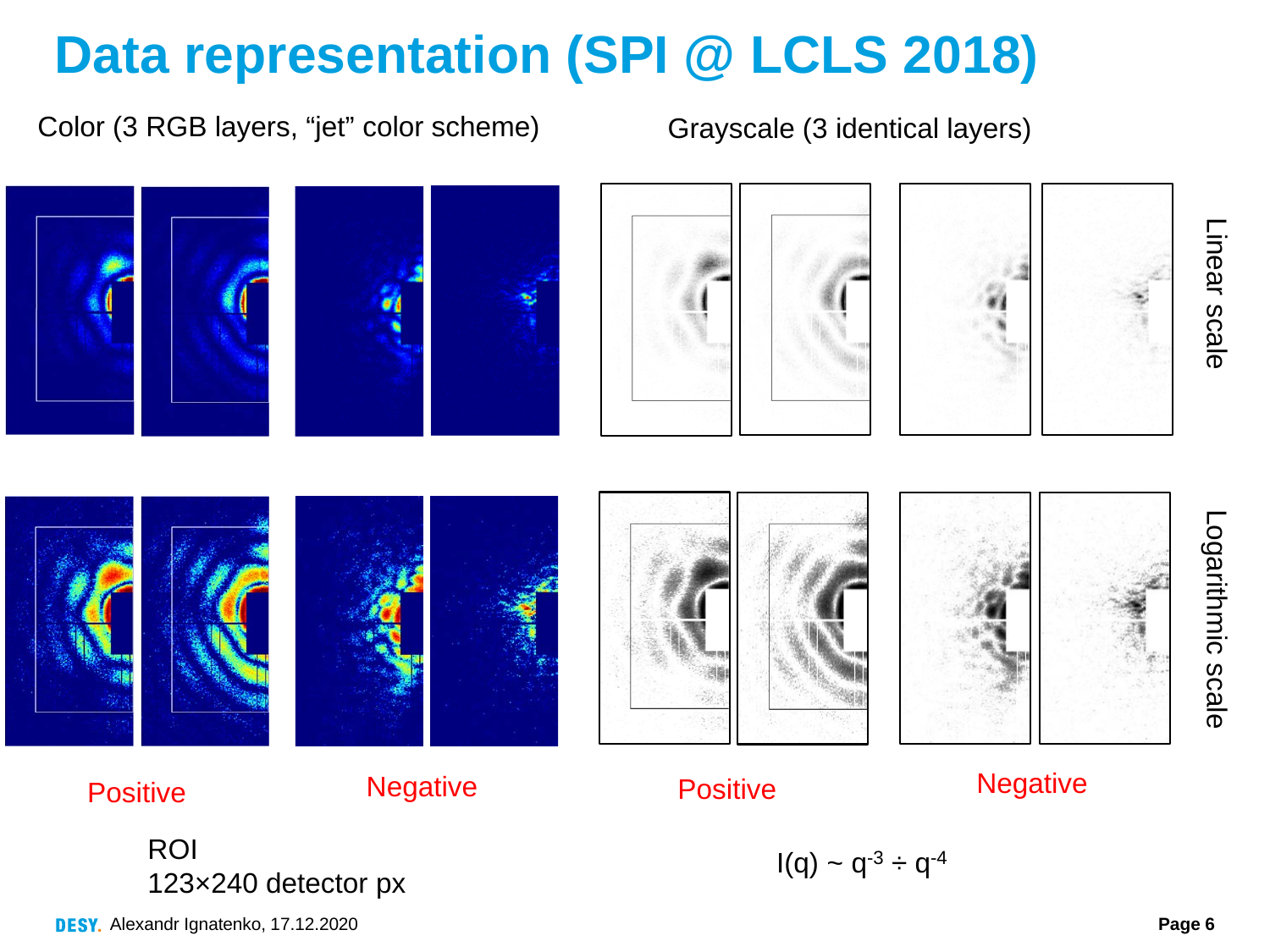## **Training, validation and test sets**

165 positive examples (single hits) 390 negative examples

Validation set

53 positive examples (single hits) 283 negative examples

Test set (55-84 nm)



#### 995 positive examples (single hits) 16 937 negative examples



DESY. Alexandr Ignatenko, 17.12.2020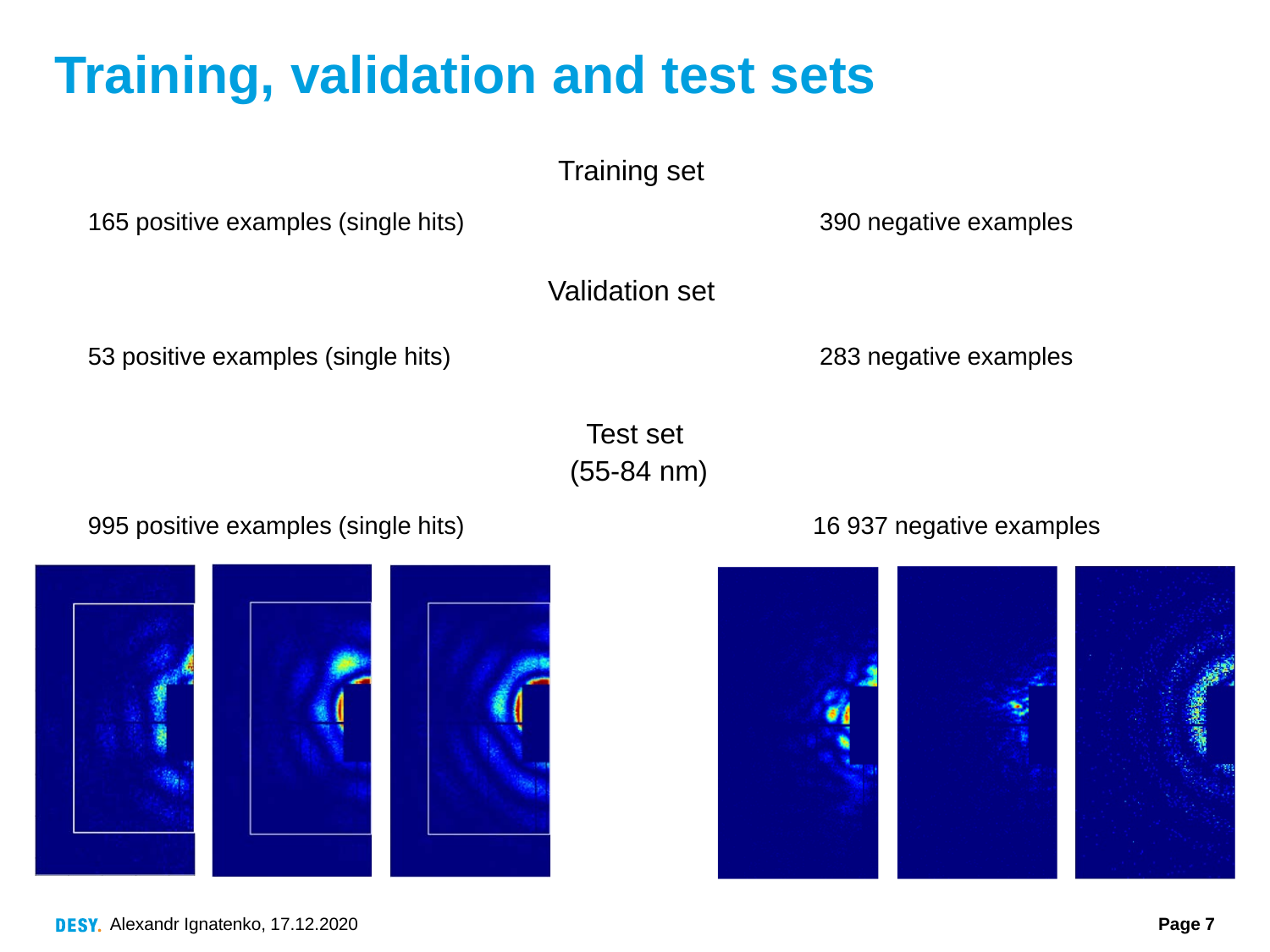#### **Training, validation and test**

Observe training loss every iteration and save model every 100 iterations



Validation procedure to find an optimal training stage (not to optimize the hyper-parameters, *i.e.* size and number of filters, learning rate, batch size etc)

Calculate  $F_1$ -score on validation data set (every 100 iterations) to control overfitting

Intersection selection (4000, 4100, 4200, 4300 and 4400 iterations) for test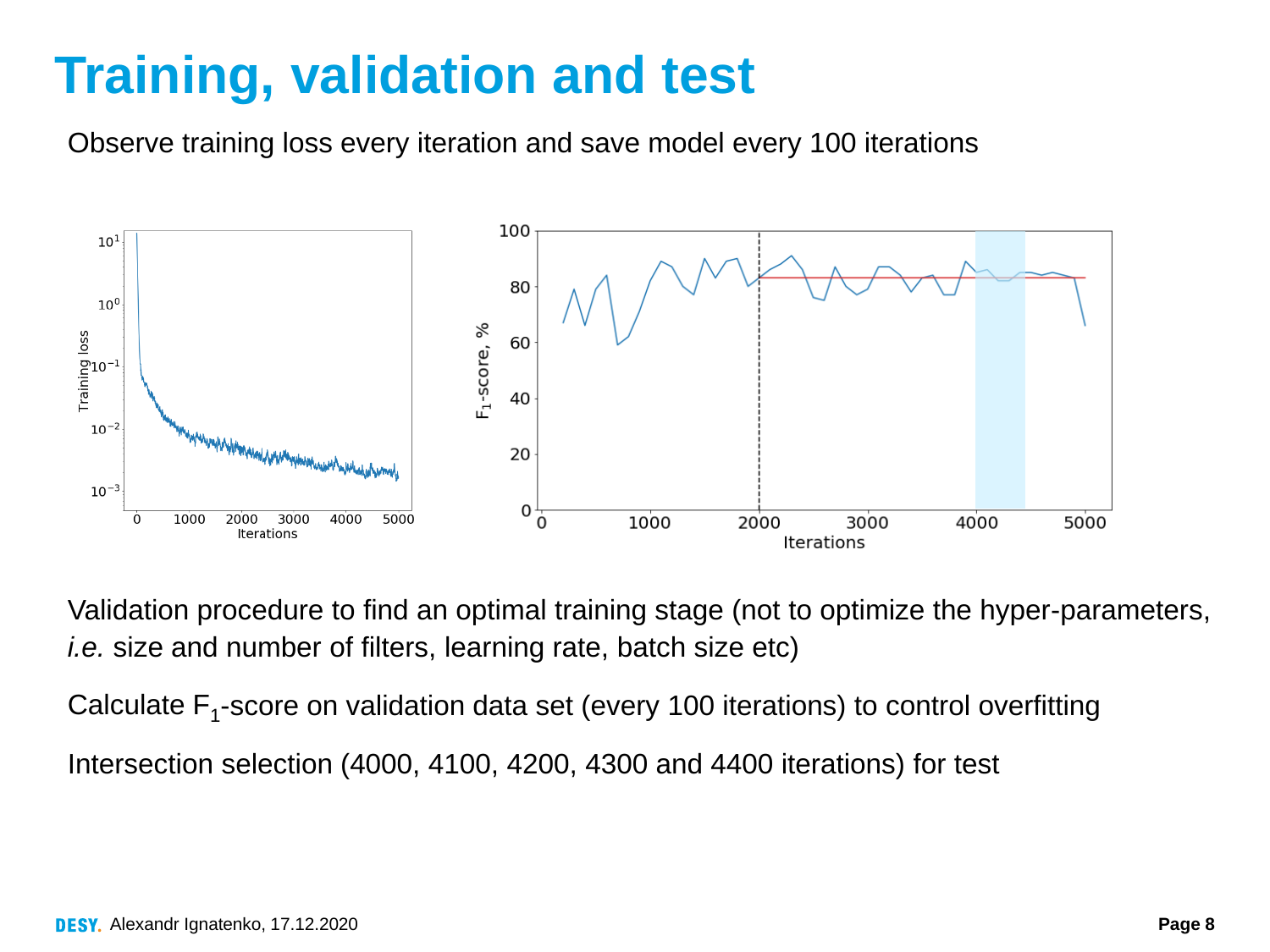#### **Results**

#### **Intersection selection**

| <b>Model</b>                       | <b>Number of</b><br>selected<br>single hits | <b>Intersection</b><br>with manual<br>selection | loU for<br>manual<br>selection, % | Accuracy, $%$ | Precision, % | Recall, % |
|------------------------------------|---------------------------------------------|-------------------------------------------------|-----------------------------------|---------------|--------------|-----------|
| YOLOv2,<br>color, linear           | 1185                                        | 597                                             | 38                                | 95            | 50           | 60        |
| YOLO <sub>v2</sub> ,<br>color, log | 1368                                        | 614                                             | 35                                | 94            | 45           | 62        |
| YOLOv2,<br>grayscale,<br>linear    | 1756                                        | 622                                             | 29                                | 92            | 35           | 63        |
| YOLOv2,<br>grayscale,<br>log       | 904                                         | 487                                             | 34                                | 95            | 54           | 50        |
| YOLOv3,<br>color, linear           | 1041                                        | 505                                             | 33                                | 94            | 49           | 51        |
| YOLOv3,<br>grayscale,<br>linear    | 2316                                        | 465                                             | 16                                | 87            | 20           | 47        |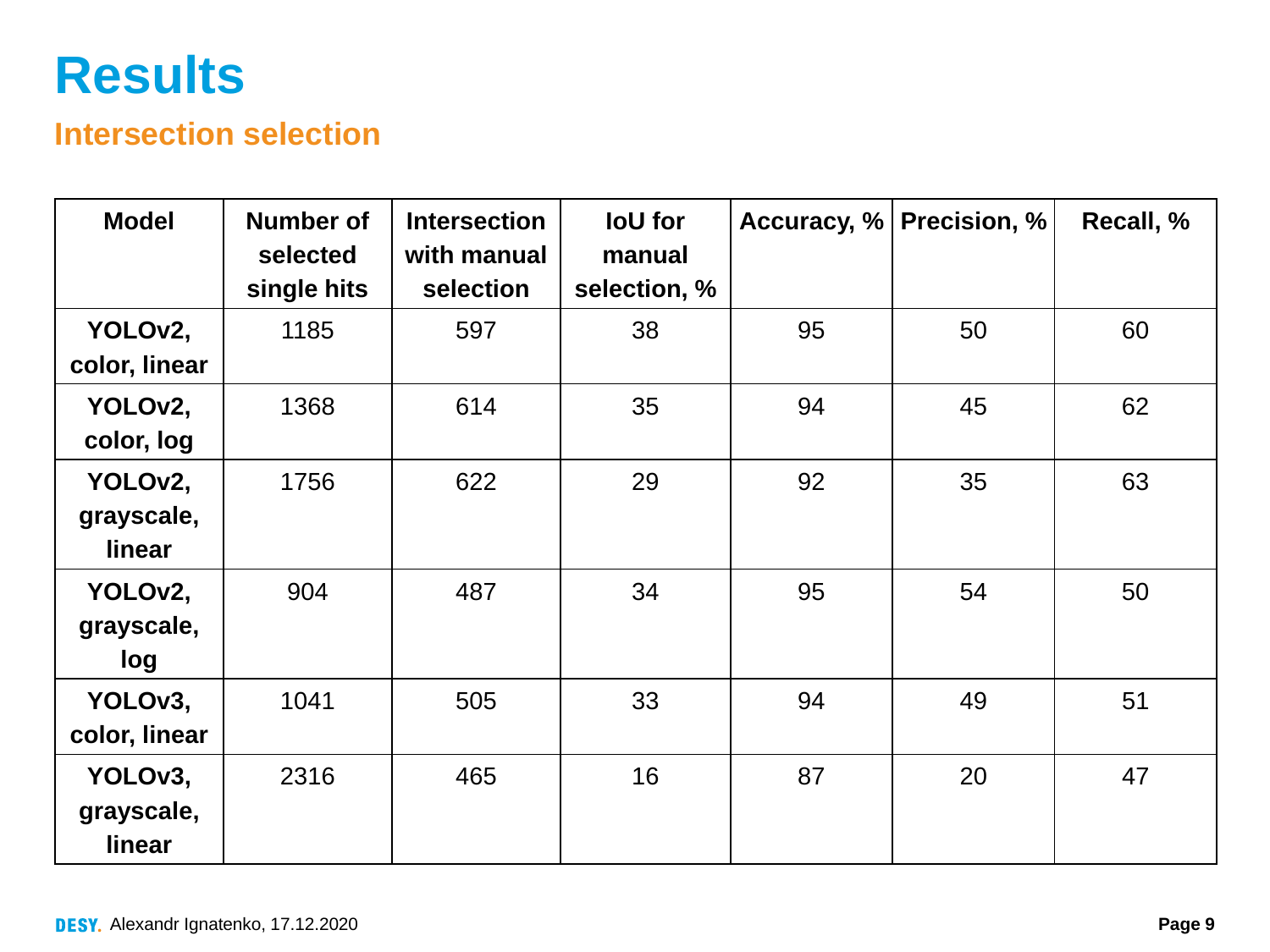#### **Results**

#### **Comparison with a reference method**

| <b>Model</b>    | <b>Number of</b><br>selected<br>single hits | <b>Intersection</b><br>with manual<br>selection | loU for<br>manual<br>selection, % |    | Accuracy, % Precision, % | Recall, % |
|-----------------|---------------------------------------------|-------------------------------------------------|-----------------------------------|----|--------------------------|-----------|
| YOLOv2,         | 1185                                        | 597                                             | 38                                | 95 | 50                       | 60        |
| color, linear   |                                             |                                                 |                                   |    |                          |           |
| <b>EM based</b> | 1085                                        | 574                                             | 34                                | 94 | 53                       | 48        |

Ground truth: manual selection

A. Ignatenko et al. (2020) ''Classification of diffraction patterns in single particle imaging experiments performed at X-ray free-electron lasers using a convolutional neural network'', *Machine Learning: Science and Technology* (accepted). Preprint available <http://arxiv.org/abs/2008.07288>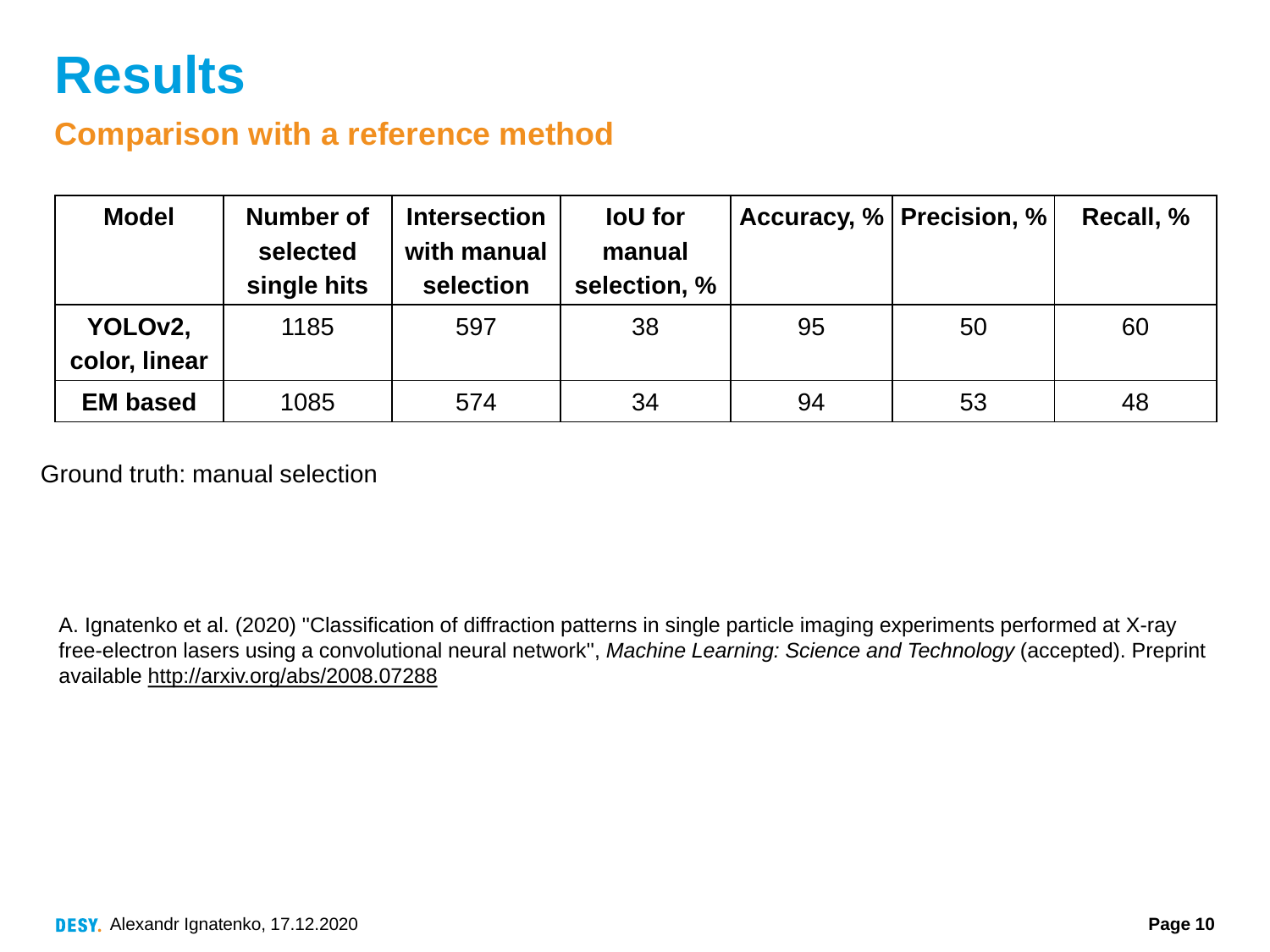# **Results (SPI @LCLS 2015)**

**Training** 

165 positive examples

390 negative examples









**Test** 

~44k patterns

Accuracy, % Precision, % Recall, % Iteration 2000 83 53 99

Ground truth – PCA selection

DESY. Alexandr Ignatenko, 17.12.2020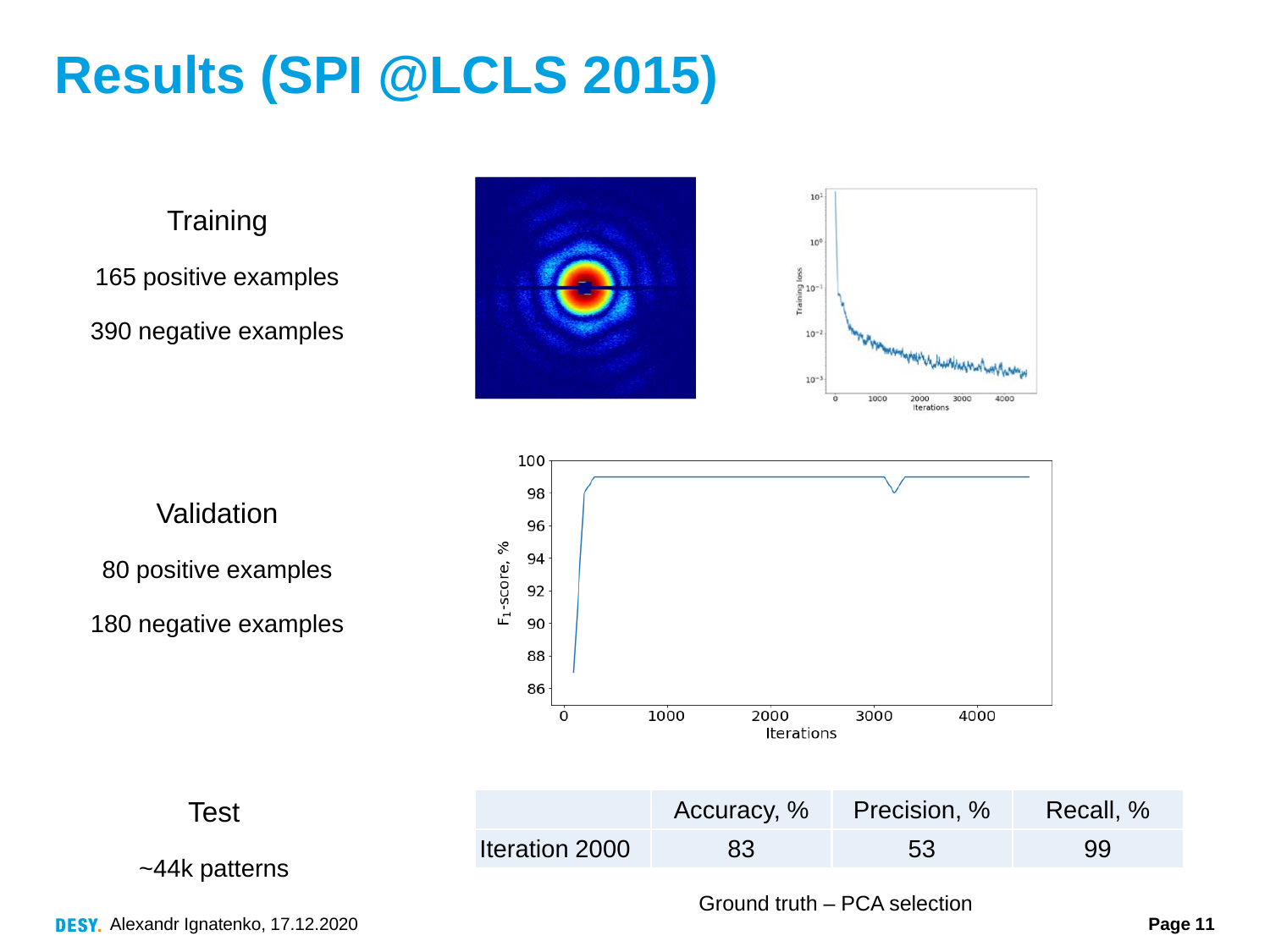#### **Conclusions & Outlook**

- Classification of single hits with CNNS is promising
- Moderate depth of the CNN is enough for the task
- Difficulties: large variation in experimental data, uncertainty in ground truth
- Understand the nature of variation in experimental data
- Learn to construct a more reliable ground truth
- Generalize the classification model for different particles